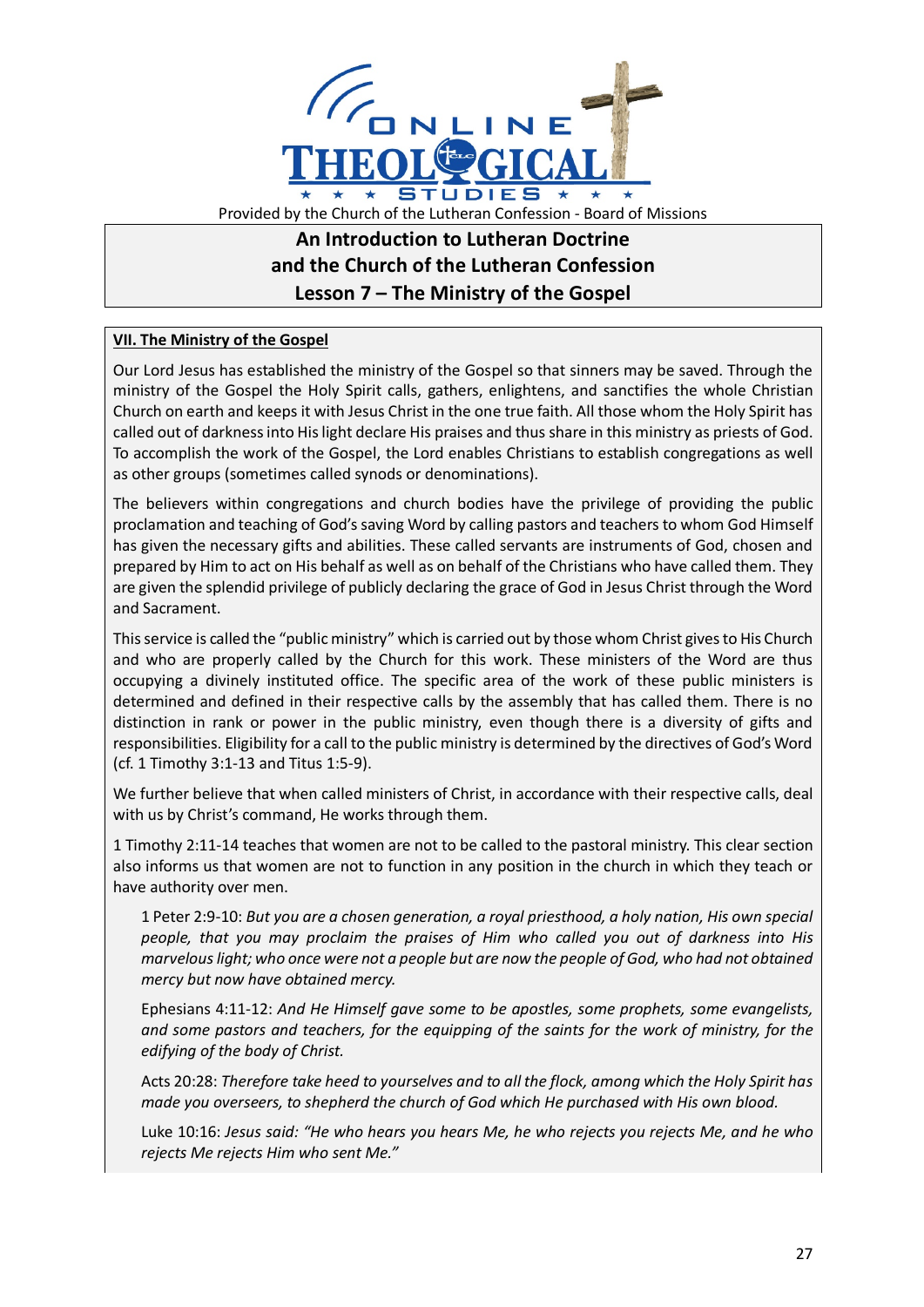Hebrews 13:7: *Remember those who rule over you, who have spoken the word of God to you, whose faith follow, considering the outcome of their conduct.*

1 Timothy 2:11-14: *Let a woman learn in silence with all submission. And I do not permit a woman to teach or to have authority over a man, but to be in silence. For Adam was formed first, then Eve. And Adam was not deceived, but the woman being deceived, fell into transgression.*

## Comments:

The Holy Spirit does His work of bringing people to faith in Jesus Christ through the means of grace: the Gospel in Word and Sacrament. **"It pleased God through the foolishness of the message preached to save those who believe"** (1 Corinthians 1:21). The Gospel of Christ seems powerless and "foolish" because it is just words; it is just a story about God's sending His Son to live and die for our sins and rise from the dead. But this message is, as Paul says, **"the power of God to salvation for everyone who believes"** (Romans 1:16). Paul wrote to the Christians in Thessalonica: **"God from the beginning chose you for salvation through sanctification by the Spirit and belief in the truth, to which He called you by our Gospel, for the obtaining of the glory of our Lord Jesus Christ"** (2 Thessalonians 2: 13-14). Therefore, when Paul went on his mission journeys, he went from town to town preaching this Gospel of Christ. The Holy Spirit worked through this Gospel to bring people to faith in Jesus. In this way little groups of Christians were gathered together in the towns Paul visited to form Christian congregations. These congregations were made up of persons who were brought to faith in Jesus as their Savior from sin and eternal death. Even in Athens, where most rejected the Gospel as foolishness, the Holy Spirit brought some to faith through the Gospel. **"Some men joined him and believed, among them Dionysius the Areopagite, a woman named Damaris, and others with them"** (Acts 17:33).

In the days of the Old Testament God chose the descendants of Moses' brother Aaron as the priests of the people, authorized to carry out the sacrifices and worship in the tabernacle and temple. But in the New Testament God declares all believers in Jesus to be priests. The apostle Peter wrote to the Christians in his care: **"But you are a chosen generation, a royal priesthood, a holy nation, His own special people, that you may proclaim the praises of Him who called you out of darkness into His marvelous light; who once were not a people but are now the people of God, who had not obtained mercy but now have obtained mercy"** (1 Peter 2:9-10). All Christians are priests. We call this the priesthood of all believers in Christ. It means that everyone who has been called out of the darkness of unbelief into the light of faith has the privilege to proclaim God's praises, that is, to tell others about God's love and what Jesus has done to save the world. In this sense, every Christian is a minister of the Gospel. Every Christian is a missionary to spread the good news around the world. Therefore, every congregation or gathering of Christians in a certain place, is a mission congregation to broadcast and publicize the good news, using various means to make the Gospel known.

The first New Testament congregation was gathered by the Holy Spirit in the city of Jerusalem, but very soon there were congregations of Christians in other towns and cities. This is clear from the book of Acts. Since these congregations all agreed in their teaching, they joined together in their work. For example, when there was a question about how to handle the relationship between Jewish Christians and Gentile Christians, the Christians held a meeting (Acts 15) in Jerusalem to discuss this question. Christians from Antioch (and perhaps other places) came to this meeting. Later on, many of the congregations founded by Paul in Greece and Asia Minor worked together to gather money for the poverty-stricken Christians in Jerusalem (see 2 Corinthians 8 and 9).

In our days it is customary for congregations who agree in their teaching to form church bodies or associations of congregations known as synods. The purpose of a synod is to carry out certain tasks in connection with the Gospel that are not easily accomplished by a single congregation working by itself. The Church of the Lutheran Confession is made up of individual congregations in the United States and Canada. These congregations have agreed together to support Immanuel Lutheran High School, College and Seminary in Eau Claire as a school for training young people in God's work and will, as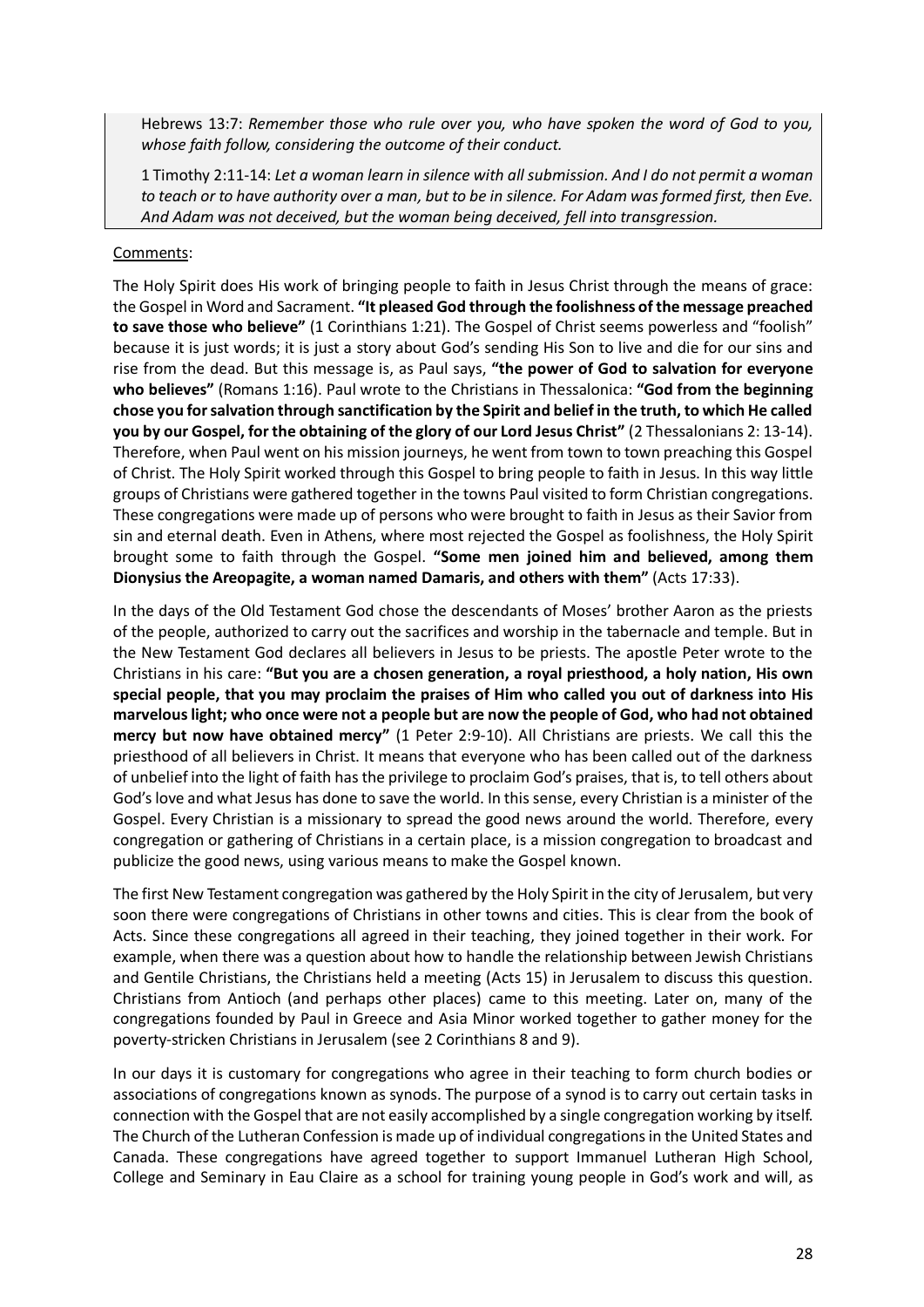revealed in the Bible. The congregations, working together, also support mission work in the US as well as in other places in the world, as God provides opportunities and support.

In Scripture God has not given any rules about how to organize congregations or synods. For this reason, Christians through the ages have used many different types of organization. The main thing, of course, is to teach and practice in agreement with God's Word in all of the associated congregations, and to do all things "**decently and in order"** (1 Corinthians 14:40).

The only Head of the Christian Church is Jesus Christ, and therefore all Christian congregations and synods should regard Jesus Christ as their Head also. The New Testament teaches us that Jesus has given special gifts to His Church on earth, both to individual congregations and church bodies, to assist them in their Gospel work: **"And He Himself gave some to be apostles, some prophets, some evangelists, and some pastors and teachers, for the equipping of the saints for the work of ministry, for the edifying of the body of Christ"** (Ephesians 4: 11-12).

Christ's apostles still teach us today through the New Testament. Christ gave the prophets to the early churches to bring them a direct word from God in the days before the New Testament was written. Christ still gives evangelists to His Church, along with pastor-teachers, and other leaders with various gifts and talents. Every group of Christians may call such persons into what we call "the public ministry" as the congregation in Antioch of Syria called Paul and Barnabas as missionaries to bring the Gospel to other places (Acts 13:1-4). The Bible makes it clear that when Christian congregations or synods call individuals into special Gospel work, it is actually the Holy Spirit who is calling these individuals through the Christians who are the calling. We see this when the Bible says in Acts 13:4 that Paul and Barnabas were **"sent out by the Holy Spirit."**

Likewise, when Paul addressed the elders (pastors) of the congregation at Ephesus, he told them that it was the Holy Spirit who had called them into their special ministries: **"Therefore take heed to yourselves and to all the flock, among which the Holy Spirit has made you overseers, to shepherd the church of God which He purchased with His own blood"** (Acts 20:28). When Christians call individuals to preach the Gospel and administer the Sacraments as their representatives, they need to pay attention to the guidelines the Holy Spirit Himself has given, especially in the pastoral letters that Paul wrote to Timothy and Titus (for example: 1 Timothy 3:1-13 and Titus 1:5-9).

It is essential for all such persons called into the public ministry to carry out their duties faithfully. These duties are assigned to them by the Christians who called them. They must above all be faithful in every way to the Church's Head, Jesus Christ. When called ministers teach God's Word faithfully, their words should be honored as the words of God Himself. Jesus said to His apostles: **"He who hears you hears Me, he who rejects you rejects Me, and he who rejects Me rejects Him who sent Me"** (Luke 10:16).

Those whom God has called as public ministers of the Word should be honored and remembered by those who listen to their teaching. It is also important to remember Jesus' teaching that the laborer is worthy of his reward, as Paul says: **"Even so the Lord has commanded that those who preach the Gospel should live from the Gospel"** (1 Corinthians 9:14). Wherever God has supplied the means, the people should financially support those whom they have called to serve them with God's word. Paul himself chose not to use this right. Instead he become a tentmaker to take care of his own needs and the needs of his associates. Hebrews 13:7 teaches: **"Remember those who rule over you, who have spoken the word of God to you, whose faith follow, considering the outcome of their conduct."**

The New Testament clearly teaches that we are all equal with respect to our salvation. We read in Galatians 3:27-28: **"For as many of you as were baptized into Christ have put on Christ. There is neither Jew nor Greek, there is neither slave nor free, there is neither male nor female; for you are all one in Christ Jesus."** In Colossians 3:11 we read: **"There is neither Greek nor Jew, circumcised nor uncircumcised, barbarian, Scythian, slave nor free, but Christ is all and in all."**